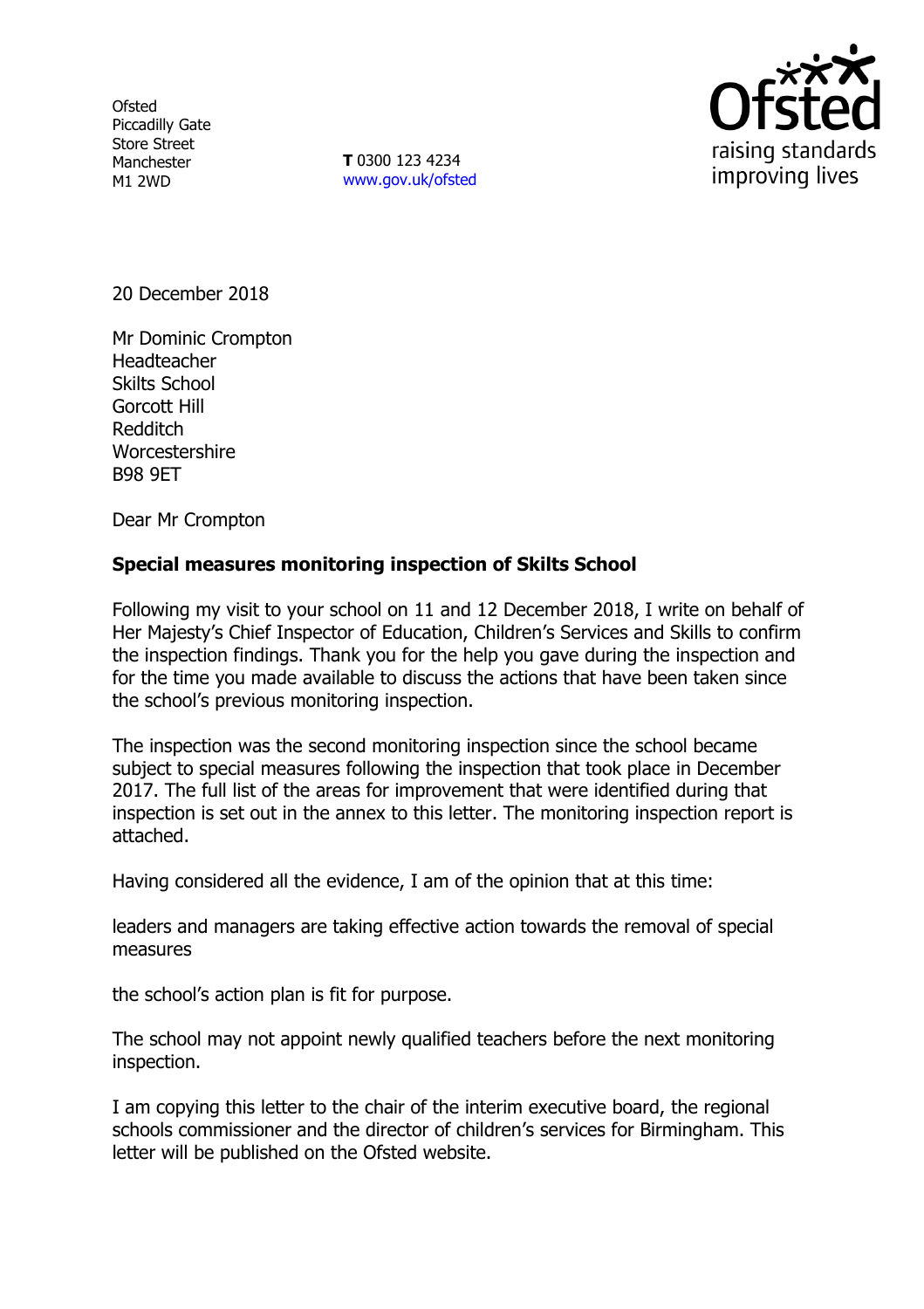

Yours sincerely

Deb Jenkins **Her Majesty's Inspector**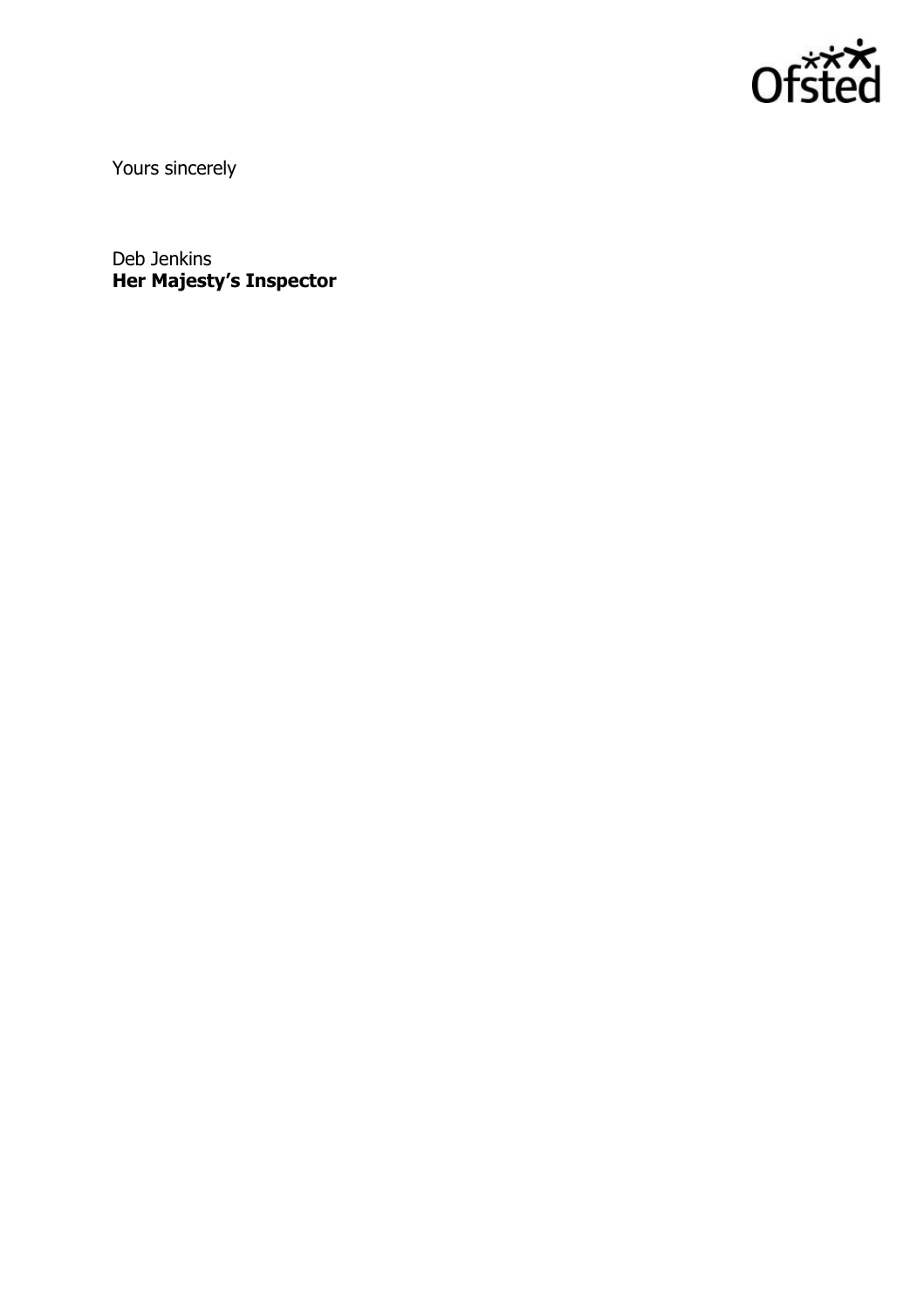

### **Annex**

# **The areas for improvement identified during the inspection that took place in December 2017**

- As a matter of urgency, improve pupils' behaviour and their safety by:
	- minimising the use of physical intervention
	- carefully monitoring the use and appropriateness of physical intervention
	- tracking behaviour incidents with more rigour, analysing the tracking information to discern any patterns and trends and responding accordingly
	- putting in place interventions as necessary to help pupils manage and improve their behaviour
	- providing staff with training so they properly understand and respond appropriately to pupils' challenging behaviour
	- supporting teachers to devise effective strategies for the management of pupils with particularly challenging behaviour.
- Improve the quality of leadership and management by ensuring that:
	- safeguarding procedures are clearly understood and adhered to by all staff, especially in relation to making a written record of any concerns
	- governors have an in-depth understanding of the school's strengths and areas for development, and contribute fully to the school's strategic direction
	- all pupils have their full entitlement to a broad and balanced curriculum which meets their individual needs
	- the curriculum and teaching are carefully adapted for those pupils who are not thriving and progressing with the current offer
	- leaders carefully monitor and evaluate the use of additional funding for disadvantaged pupils so that it is used well to help them make good progress
	- leadership is more effectively distributed so that middle leaders have a wider impact on pupils' achievement across the school.
- Ensure that teaching is at least consistently good and leads to good outcomes by:
	- raising teachers' expectations of what pupils can achieve
	- identifying gaps in pupils' basic literacy and numeracy skills, and addressing these rapidly
	- providing work which is more challenging and makes pupils think harder, especially for the most able pupils
	- developing pupils' reading skills across the curriculum so they are given more frequent opportunities to practise and improve their reading.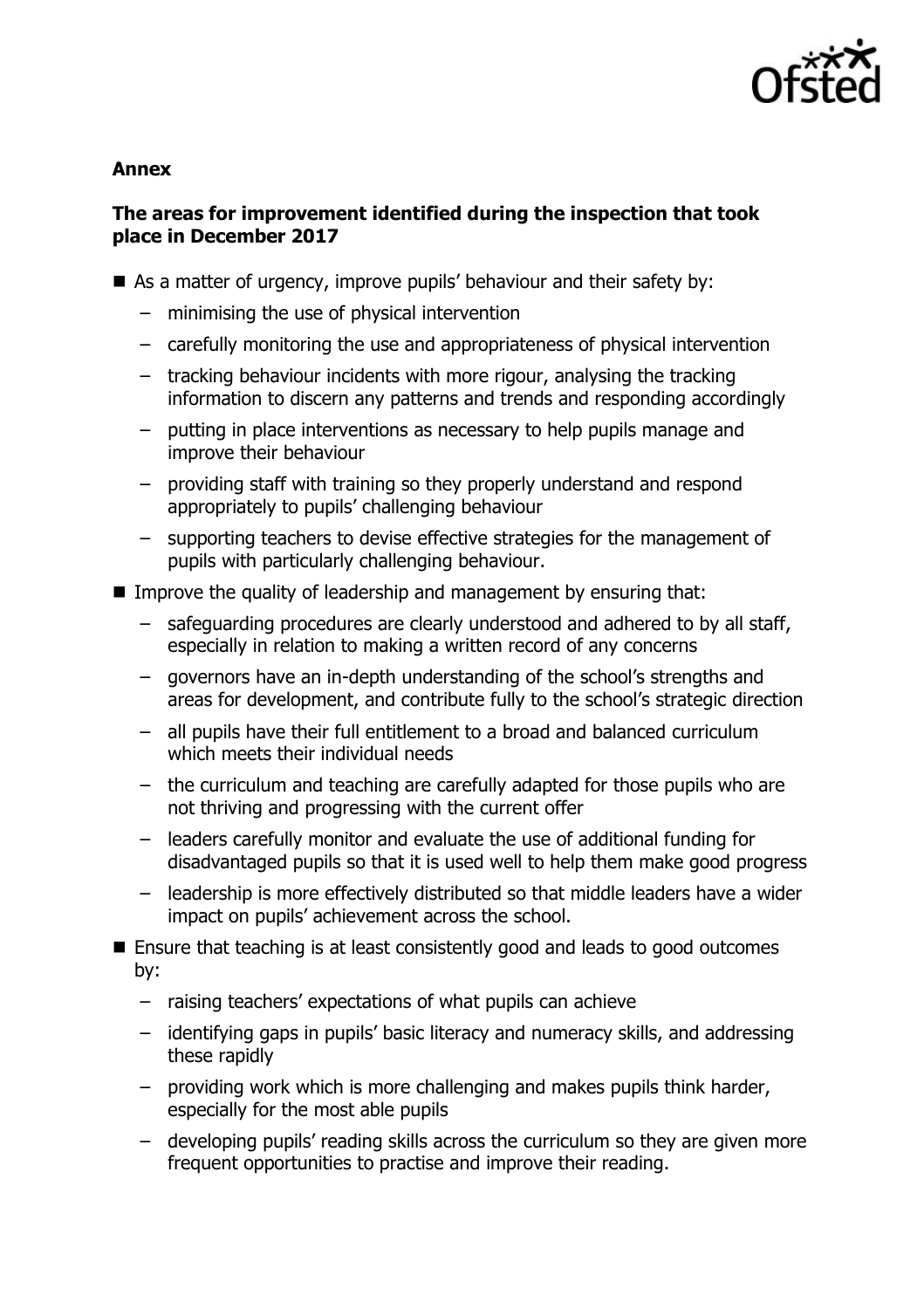

An external review of governance should be undertaken in order to assess how this aspect of leadership may be improved.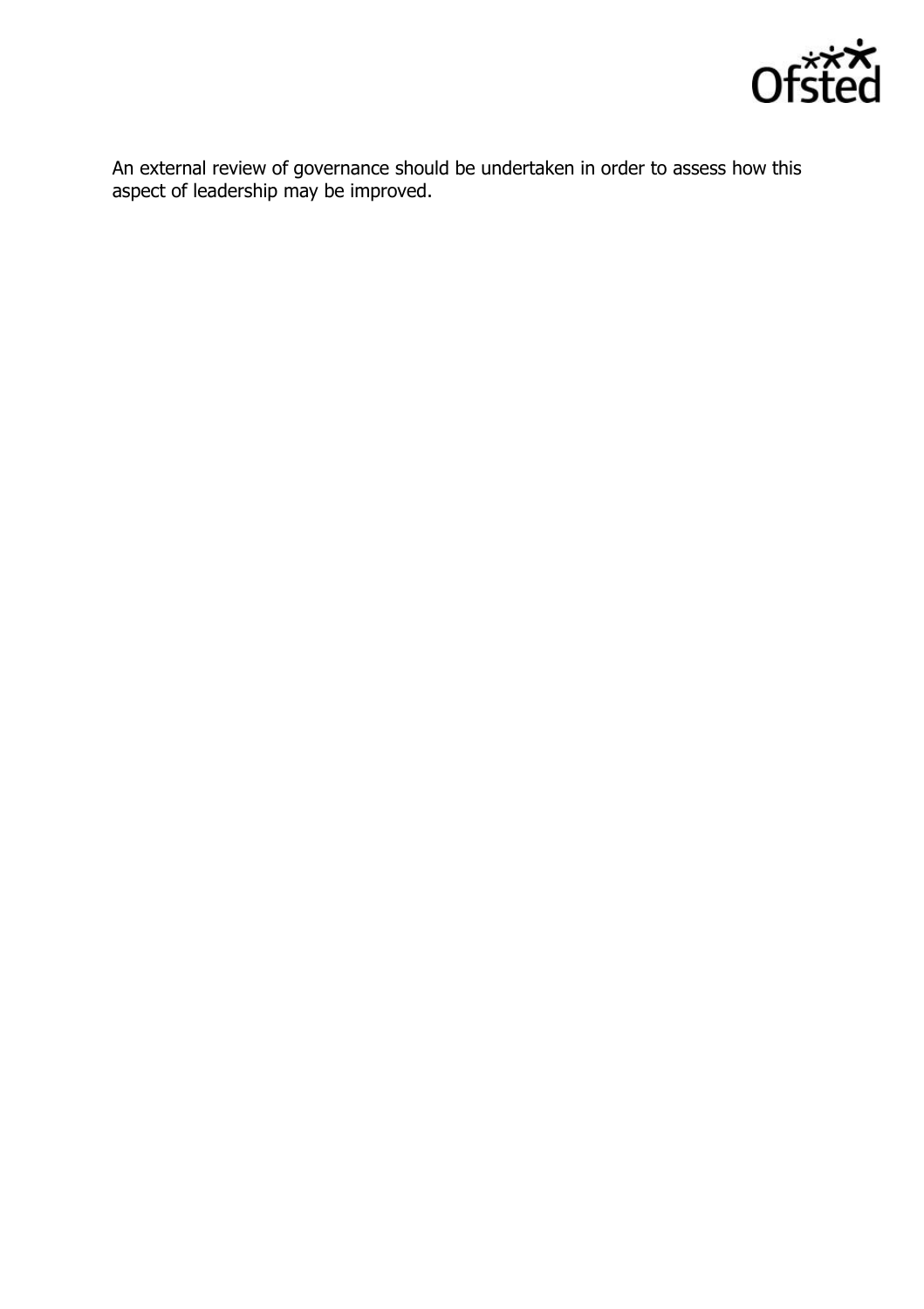

## **Report on the second monitoring inspection on 11 and 12 December 2018**

# **Evidence**

The inspector met with the headteacher, the associate senior leader, the acting deputy headteacher, the pastoral team and a group of staff. She also met with the chair of the interim executive board (IEB), the chief executive officer (CEO) of Forward Education Trust and an external consultant who continues to support the school. She visited classes, usually with senior leaders, to observe learning that was taking place, and observed pupils moving around the school at breaktimes and lunchtimes. The inspector spoke to pupils informally during the inspection and looked at their work in books. She scrutinised a wide range of documents including the school's action plan, policies, external monitoring reports and information about pupils' progress and looked at the school's website. The inspector met with the designated safeguarding lead (DSL) and looked at safeguarding records and the school's checks on staff recruitment. She considered behaviour management, attendance and exclusion information.

# **Context**

Since the last monitoring visit, the substantive headteacher has returned to the school after a long period of absence. The interim headteacher has been retained at the school as an associate senior leader. One senior leader has left the school after gaining a promotion and there is a vacant post for a building services manager. A temporary full-time sports coach has been appointed. A number of staff continue to be employed on a temporary basis, either through supply agencies or on fixed-term contracts. However, there is more stability in staffing because these staff are appointed on longer term contracts.

The Forward Education Trust has now been identified as the school's academy sponsor, and their CEO continues to provide significant support to the school during the process of academy conversion. The governing body has been dissolved and has been replaced by an IEB. The school continues to operate under severe financial constraints.

### **The effectiveness of leadership and management**

The substantive headteacher has been supported well by the trust since his return to the school. The previous interim headteacher is now working as a senior associate leader on a temporary basis. He is working with the headteacher and the acting deputy headteacher to ensure that the pace of improvement of the school is sustained. The leadership capacity of the school remains fragile due to the interim nature of two of these three leadership roles. This is unlikely to be resolved until the school's financial difficulties have been resolved and a full staffing structure is agreed and implemented.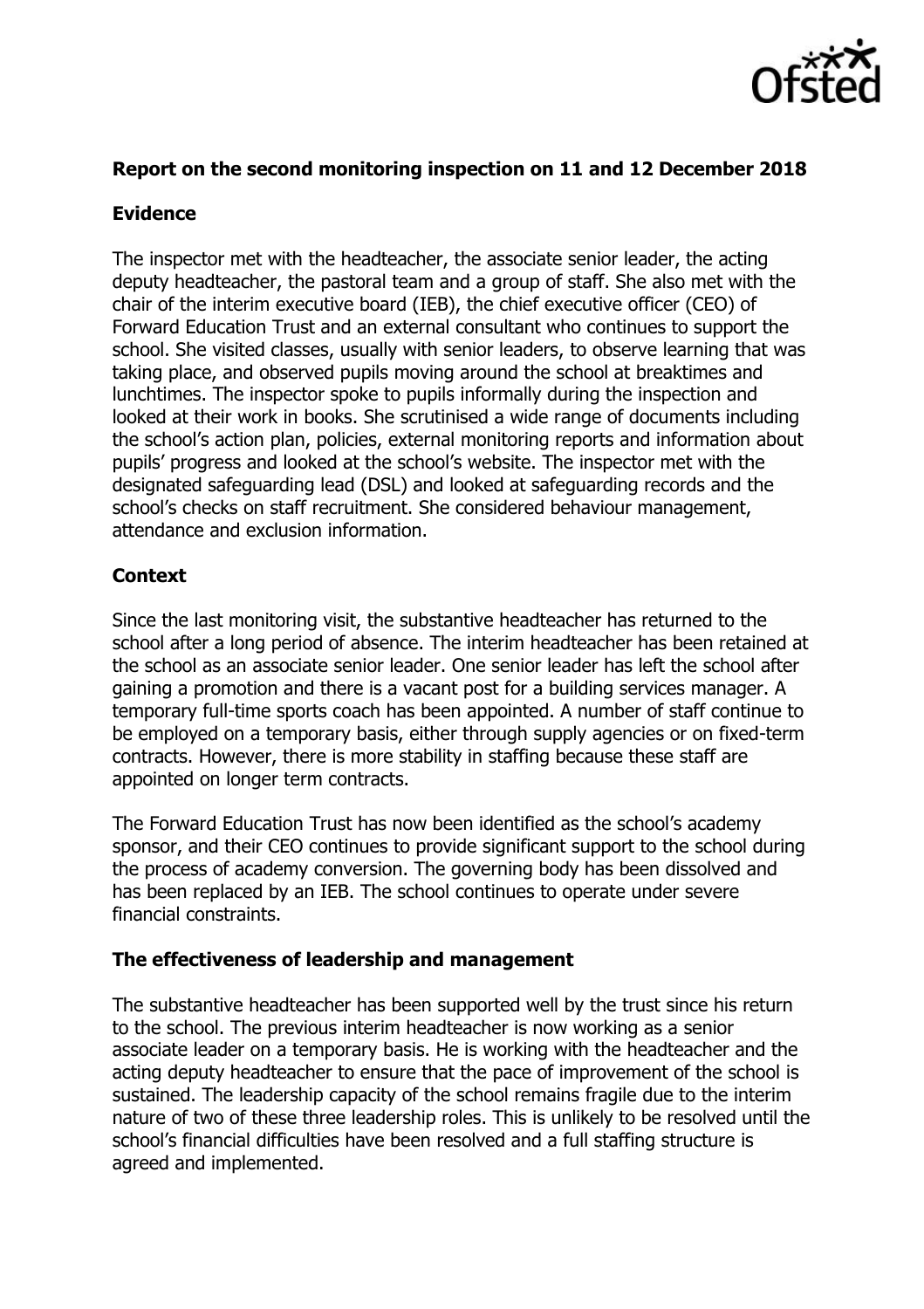

The CEO of the trust has ensured that there is a strategic plan in place to convert the school to an academy. Following an audit of the school building, which has shown that it is not fit for purpose, agreement has been reached with the local authority for a new building. However, a site has not yet been identified, which has created anxiety for some staff.

Leaders have been successful in securing the appropriate levels of funding for pupils who have the most complex needs. As a result, these pupils are much better supported in school and now receive the help to which they are entitled, as stated in their education, health and care plans.

The leadership team continue to work at pace to bring about improvements needed to the school. Staff told the inspector that they appreciate the support they receive from the 'approachable' leadership team, and they can see the improvements that are being made to the school. The pastoral team are now well established and provide effective and consistent support to the pupils and staff. Leaders are now working more strategically to improve the school rather than having to respond to behaviour incidents on a daily basis. Leaders know where improvements have been made and sustained, but also recognise that there is still work to do. Their evaluation of the school's current position is accurate.

The chair of the newly formed IEB has a clear vision for, and commitment to, improving the school. He is working closely with the trust to ensure that newly appointed board members and those that are to be appointed in the future have the requisite skills to further support the drive for improvement. Minutes from IEB board meetings show that members are now holding leaders to account for their actions. However, there is not yet sufficient emphasis on the scrutiny of teaching and learning, or the resulting progress the pupils make, and the outcomes they achieve.

Pupils are safe at school. Since the last monitoring visit, the acting deputy headteacher has taken on the role of DSL. All staff have received recent safeguarding training as well as additional online training relating to the 'Prevent' duty, female genital mutilation, mental health and online safety. The DSL ensures that staff follow the school's correct referral routes, via the 'yellow forms'. She pursues any safeguarding concerns, including those relating to children missing education, with tenacity. Safeguarding induction procedures for supply staff are currently less well planned and rely on a 'drip feed' approach.

Leaders have worked well with the trust to identify opportunities for staff's professional development. Staff have received training in a range of areas, specifically designed to enable them to better support the pupils' needs. Staff have now been trained in understanding autism spectrum disorder and positive approaches to behaviour management. Some staff have received training in writing social stories. Further training has already been arranged for the new year. Leaders are now identifying where there is strong practice within school and plan to use staff's expertise to develop skills in the scaffolding of writing, for example. Staff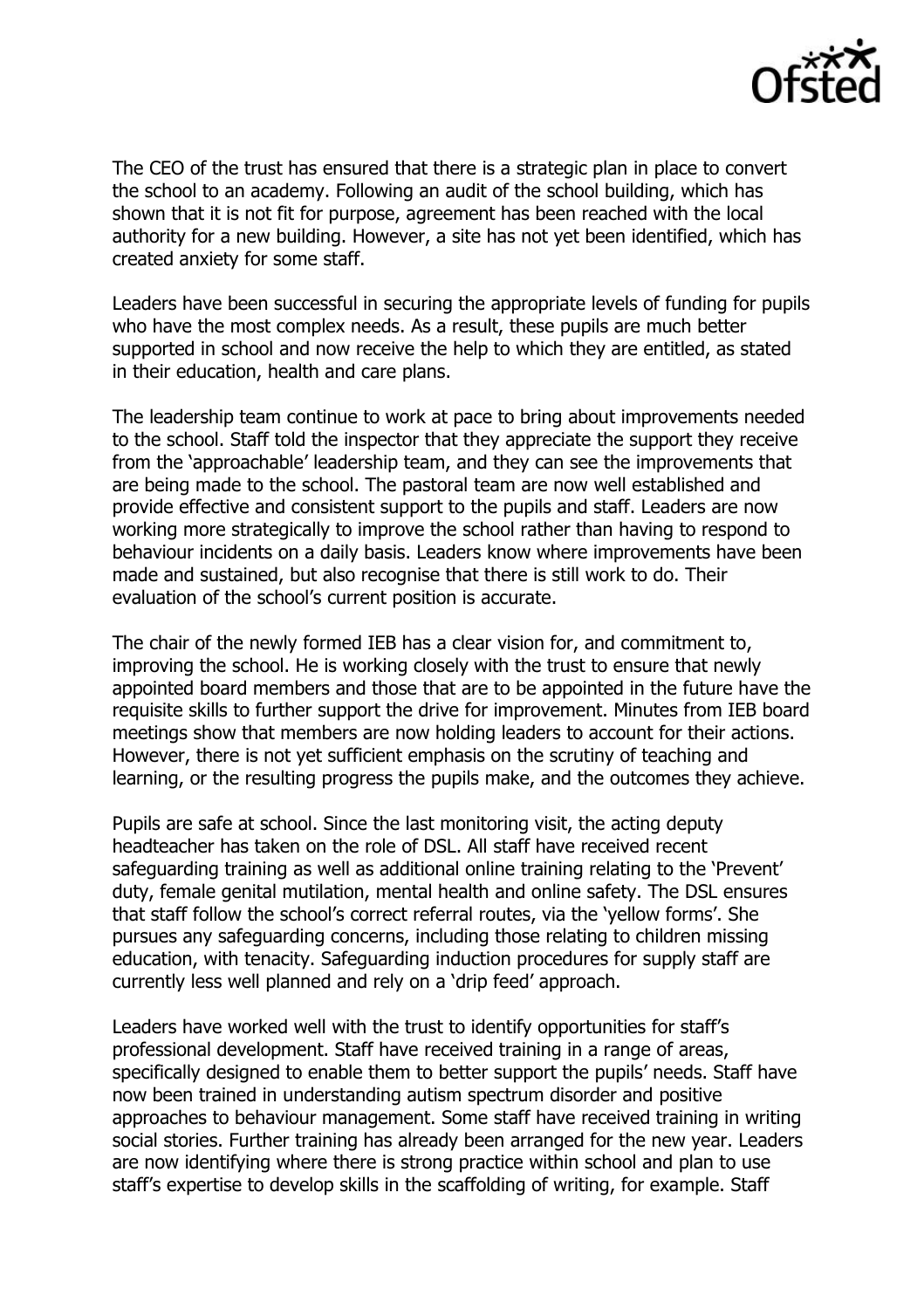

spoke positively to the inspector about the training they have recently received. They can see how it helps them better support the pupils on a daily basis.

Leaders and the IEB have now ensured that arrangements to manage teachers' and the headteacher's performance are now in place. The setting of teachers' targets links to the actions identified in the school's development plan and includes a focus on improving the quality of teaching and learning.

Leaders have worked with staff to overhaul the curriculum. Staff have welcomed these changes as they can see how they benefit the pupils. Together, leaders and staff have developed a thematic curriculum, based on four separate strands, which include lifelong learning and expressive and creative arts. Teachers are now taking on areas of responsibility linked to the strands. They are working together to plan a termly thematic approach designed to engage the pupils' interests and meet their needs, through themes such as 'superheroes'. These 'middle leader' roles have only recently started. Leaders plan to extend these roles to enable middle leaders to monitor the quality of the curriculum.

Leaders have ensured that all pupils now have the same curriculum entitlement and access to activities such as forest school, food technology and swimming. Leaders have introduced additional activities to support pupils with their emotional and social needs, such as sensory circuits and construction therapy. Through their analysis of pupils' behaviour, the pastoral team and leaders make sure that extra support is well matched to pupils' needs. Pupils told the inspector that lessons are now more interesting and said that they enjoy the range of activities they now take part in.

Leaders' monitoring of teaching and learning is now more systematic and includes visits to lessons and work trawls. Teachers who may need additional support to improve their practice receive it. Some staff have had the opportunity to visit different settings to see good practice. Current systems for the monitoring of teaching and learning are over-reliant on the acting deputy headteacher and are less well understood by other leaders.

Parents and carers are engaging more positively with the school and have opportunities to attend parent workshops in their children's classes. The school's most recent parent survey, carried out in July 2018, shows that most parents who responded feel that their children are safe and happy in school and are well looked after.

#### **Quality of teaching, learning and assessment**

Continuing improvements to pupils' behaviour are having a positive impact on behaviour for learning in the classroom. Staff manage pupils' behaviour calmly and consistently, and strong relationships are evident. Pupils are more focused and engaged in their learning, and the inspector saw very few pupils out of class when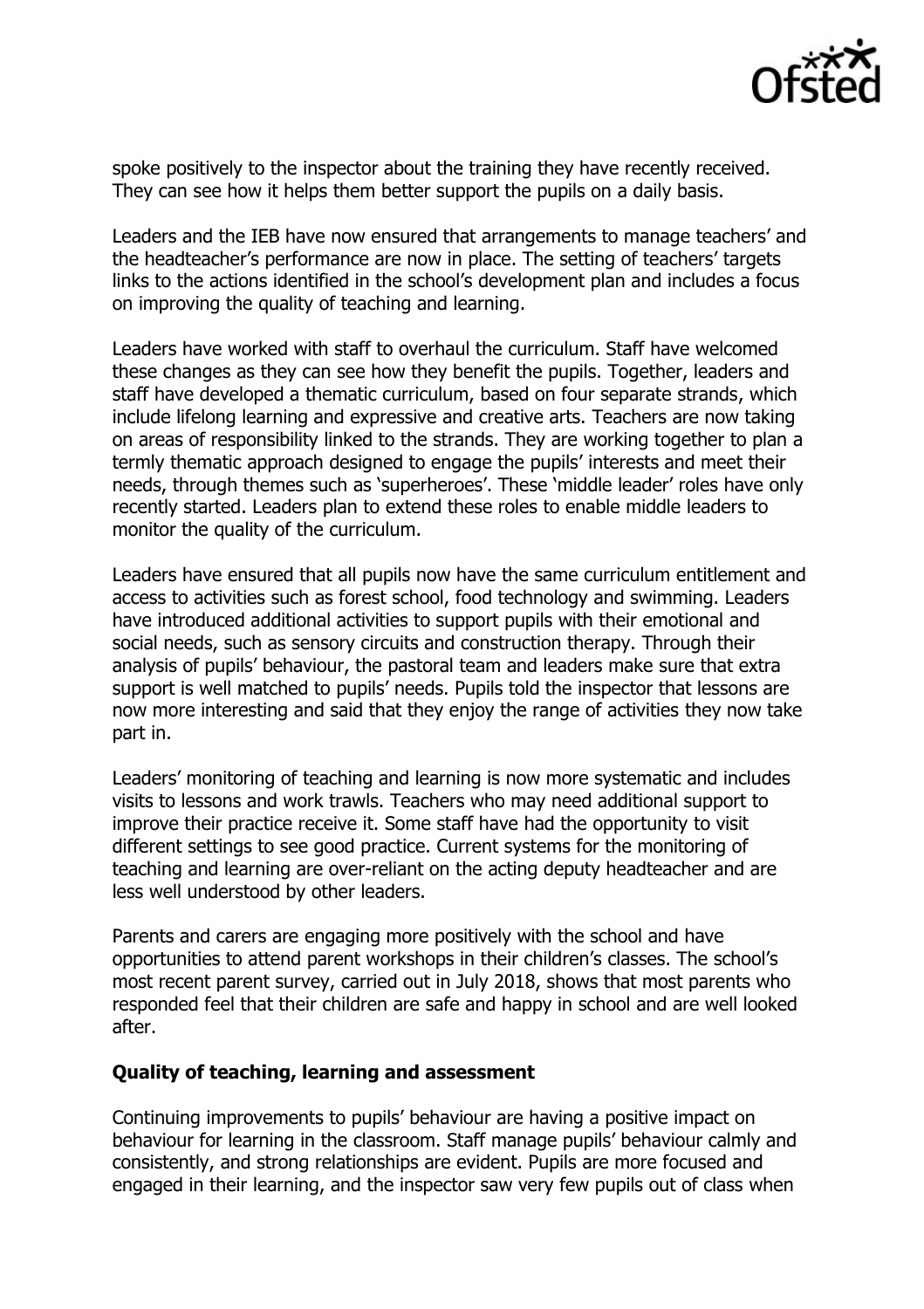

they should not have been. The pastoral team is effective in the way they work with pupils in a supportive way and the impact of disruption on other pupils' learning is minimised. Typical comments from pupils included, 'We can get on with our learning and not be disturbed.'

The quality of teaching and learning remains inconsistent. Where practice is stronger, work is well matched to pupils' abilities, but this is not yet common practice. The use of tasks to scaffold learning in English, for example, is helping pupils to develop and improve their writing over time. Learning objectives are not always explicit and as a result it is not clear what pupils are expected to learn. Some pupils are still not being challenged well enough in their learning and complete tasks that are too easy for them. Teachers do not use questioning well enough to help pupils reflect on their learning so that they can learn from their misunderstandings and build their resilience.

Staff do not routinely address errors in pupils' work and as a result pupils repeat their mistakes. Staff do not adopt a consistent approach to annotating pupils' work because leaders' expectations for marking and annotation are unclear. Teachers do not routinely follow up incomplete work or the additional tasks they have set for pupils well enough. On occasions, staff continue to reinforce misconceptions or incorrect spellings and punctuation.

The teaching of mathematics is well supported by the use of practical equipment, and pupils showed that they were confident in its use. The amount of progress pupils make in mathematics varies from class to class.

Additional training to ensure a consistent approach to the teaching of reading has now been planned for the spring term. In the interim, leaders have made sure that existing staff skills are used to best effect across the school to support phonics (letters and the sounds they represent) and reading development. Pupils are now developing a confidence in reading, supported by daily phonics sessions and the newly introduced guided reading sessions. However, there remains an urgent need for staff training as the current teaching of phonics is not of a consistently high quality.

Pupils' lifelong learning books reflect a range of themes that are engaging pupils in their learning, including keeping safe, learning about religions, inequality and 'having a go'. The quality of pupils' work in this newly developed area does not reflect that seen in pupils' English books. Pupils are completing the same tasks, regardless of their abilities and there are few opportunities for extended writing or additional challenge.

Purposeful learning is taking place in the extended curriculum. In forest school, pupils were able to explain to the inspector how a fire can become stronger when the flames are blown. Pupils were clearly enjoying the activities and showed a good awareness of health and safety. They were well supervised by staff. In the school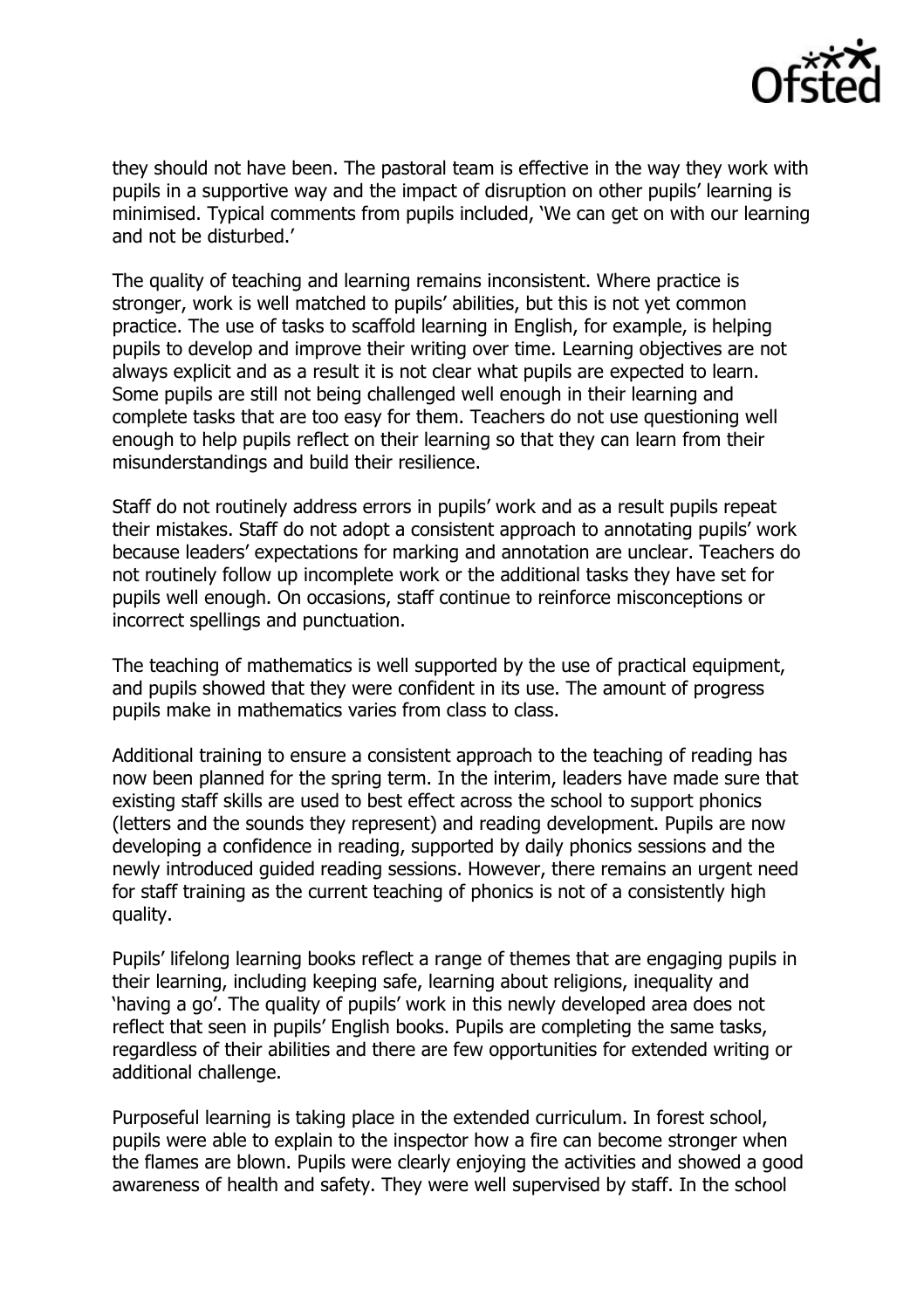

café, pupils enjoyed the responsibility of serving snacks and drinks to their classmates and taking payments.

The additional support for pupils who were making little or no progress, introduced around the time of the last visit, is having a positive impact on the progress these pupils are making. In the latter half of this term, support has been disrupted due to staffing issues, and leaders recognise that this is likely to have an effect on the progress these pupils are making. The focus of these interventions is evolving; the intervention teacher is planning to match the interventions directly to the work the pupils are completing in class, either in preparation or as a way of reinforcing what has been learned. This work is planned for the new term.

#### **Personal development, behaviour and welfare**

Pupils' behaviour continues to improve. The number of incidents of negative behaviour has further reduced and the frequency of positive behaviours has increased. The pastoral team and associate senior leader's daily, meticulous analysis of behaviour ensures that pupils receive the support they need. The team knows the reasons for any fluctuations in behaviour, such as staff absence, and careful planning for additional support for pupils is undertaken and put into place. An additional sensory space, the 'hammock room', has been made available for pupils to use when they become anxious or agitated and is used appropriately. Risk reduction plans which set out expectations of the way behaviours are managed on an individual basis continue to be used well. They are written in conjunction with class staff and parents and reviewed at three-monthly intervals. While plans are discussed with pupils, leaders are planning to develop child-friendly versions of the plans to make them even easier for pupils to understand.

As behaviour has improved, exclusions have further reduced. This term, only two pupils have had repeat exclusions. In addition, the numbers of physical interventions have further reduced. The inspector did not see any use of physical interventions during the inspection. Records show that when interventions are used, they are recorded accurately, and enable both staff and pupils to reflect on incidents and how they may be avoided in future.

Pupils' attendance is improving and persistent absence is also reducing. Currently, there are a small number of pupils who remain on the school's roll, but are not attending school. Leaders ensure that regular safe and well checks are being carried out until these pupils transfer to new schools. When this group's attendance is discounted from overall figures, the school's current attendance is in line with national averages.

The school's 'going for gold' reward system is now embedded in daily classroom practice and is having a positive impact on pupils' behaviour. Staff frequently reinforce expectations of good behaviour in lessons and recognise where pupils are making positive behaviour choices. In the lower school assembly, pupils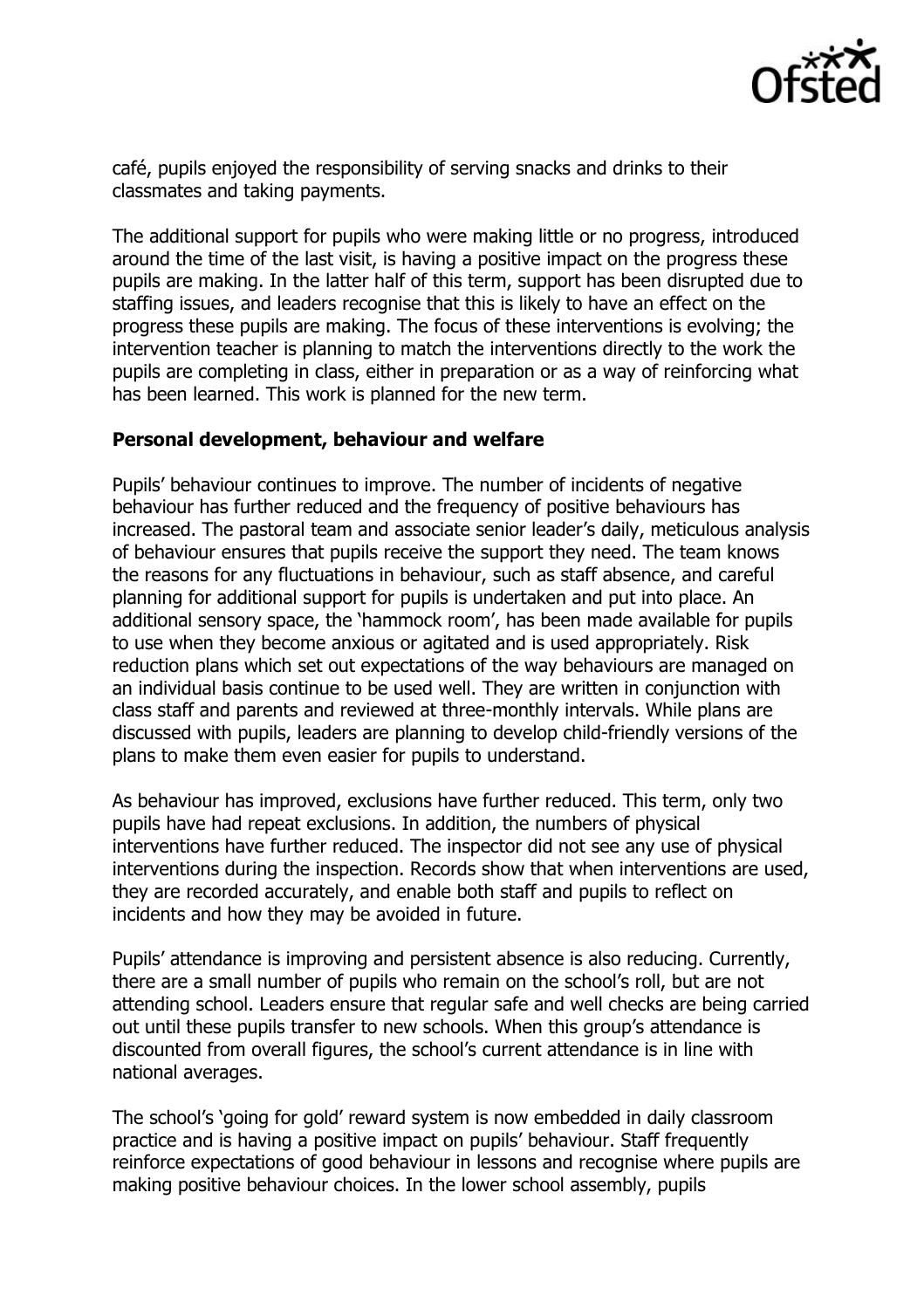

demonstrated that they were able to ignore some disruption at the back of the room, and were well praised for their efforts. Staff now have higher expectations of pupils' behaviour and told the inspector that what was previously accepted as a 'green' behaviour is now seen as an 'amber' behaviour.

#### **Outcomes for pupils**

In 2018, the progress made by all pupils in the school was weak, particularly in writing. Only one third of pupils made expected progress in writing. The school's assessment information showed that, overall, higher ability pupils made better progress than the lower ability pupils. Progress made in English was stronger than progress in mathematics. Leaders understand why progress was poor, and relate it to instability in staffing, changes in the organisation of the school and pupils' levels of anxiety associated with a period of change.

The school's current progress information, while not a complete set, indicates that progress is likely to improve. Leaders' additional analysis of information shows that pupils who have been at the school for the shortest period of time are making better progress than those who have been at school for a longer period of time. They attribute this to the improving picture of the quality of teaching over the last year, but it is too soon to draw these conclusions due to inconsistencies in teaching.

The school's current progress targets for pupils are not challenging enough because they do not enable pupils to accelerate their learning and narrow the gap with national expectations, where appropriate.

Leaders are less clear about pupils' attainment as their assessment information only focuses on the progress that pupils are making. They were unable to produce any evidence to show that gaps in attainment are closing over time. In 2018, no pupils were entered for national tests.

Leaders have not given sufficient attention to analysing the impact of the spending of pupil premium funding for disadvantaged pupils to ensure that it has been used to good effect. Leaders were, however, able to provide evidence about how additional funding has been used to support children looked after and its positive impact.

#### **External support**

The school continues to rely on external support and advice to help improve all aspects of the school's performance. Support from the external behaviour consultant has been successful in improving all aspects of behaviour management. His work has now been redefined and staff are now receiving additional training and support, specific to pupils' needs, including the use of positive touch. Both the Forward Education Trust and the service commissioned by Birmingham local authority ensure a rigorous cycle of monitoring of the school, holding leaders to